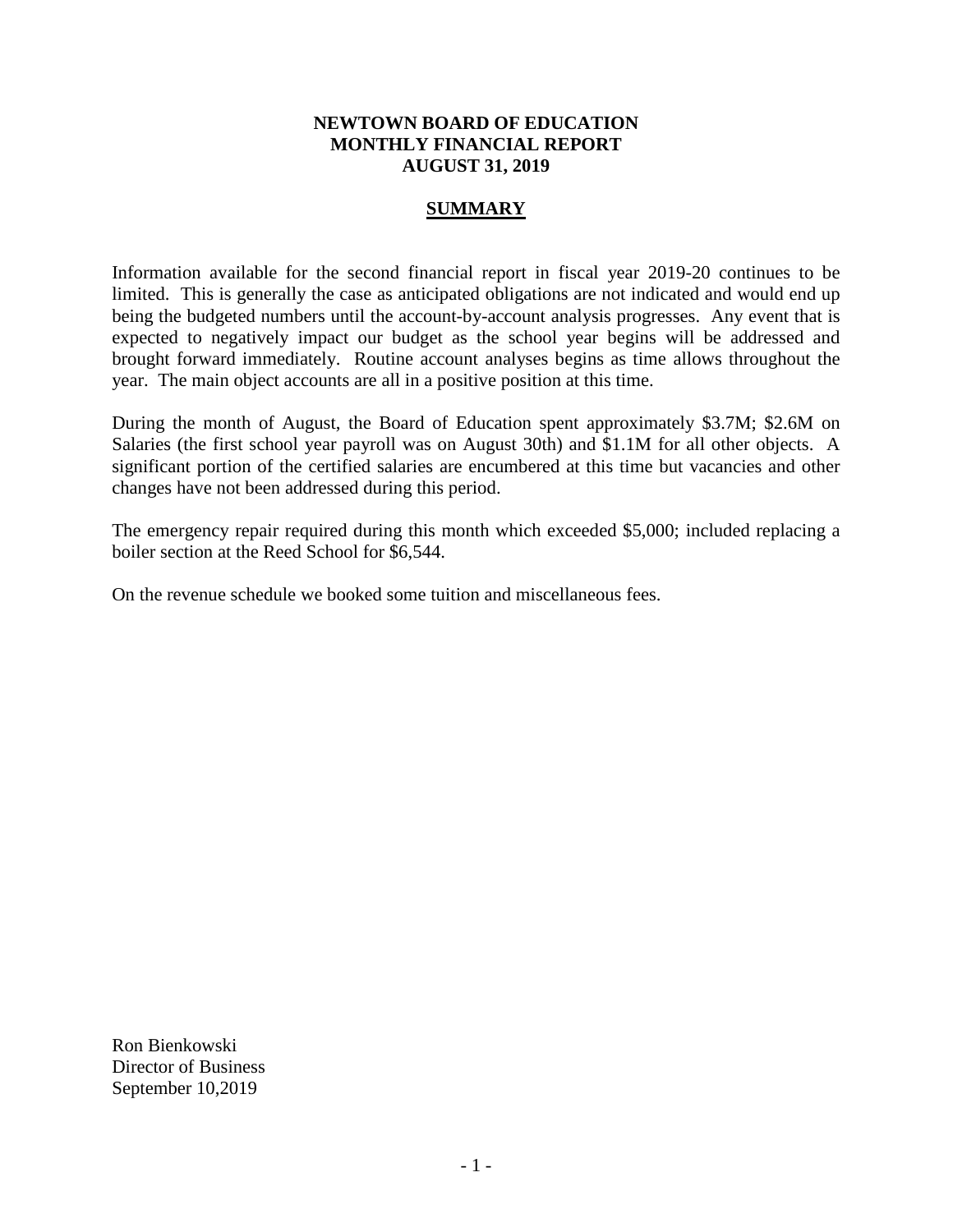# **TERMS AND DEFINITIONS**

The Newtown Board of Education's Monthly Financial Report provides summary financial information in the following areas:

- $\bullet$  Object Code a service or commodity obtained as the result of a specific expenditure defined by eight categories: Salaries, Employee Benefits, Professional Services, Purchased Property Services, Other Purchased Services, Supplies, Property, and Miscellaneous.
- Expense Category further defines the type of expense by Object Code
- Expended 2018-19 unaudited expenditures from the prior fiscal year (for comparison purposes)
- Approved Budget indicates a town approved financial plan used by the school district to achieve its goals and objectives.
- **Current Budget** adjusts the Approved Budget calculating adjustments  $(+)$  or  $-)$  to the identified object codes.
- Year-To-Date Expended indicates the actual amount of cumulative expenditures processed by the school district through the month-end date indicated on the monthly budget summary report.
- Encumbered indicates approved financial obligations of the school district as a result of employee salary contracts, purchasing agreements, purchase orders, or other identified obligations not processed for payment by the date indicated on the monthly budget summary report.
- Balance calculates object code account balances subtracting expenditures and encumbrances from the current budget amount indicating accounts with unobligated balances or shortages.
- Anticipated Obligation is a column which provides a method to forecast expense category fund balances that have not been approved via an encumbrance, but are anticipated to be expended or remain with an account balance to maintain the overall budget funding level. Receivable revenue (i.e., grants) are included in this column which has the effect of netting the expected expenditure.
- Projected Balance calculates the object code balances subtracting the Anticipated Obligations. These balances will move up and down as information is known and or decisions are anticipated or made about current and projected needs of the district.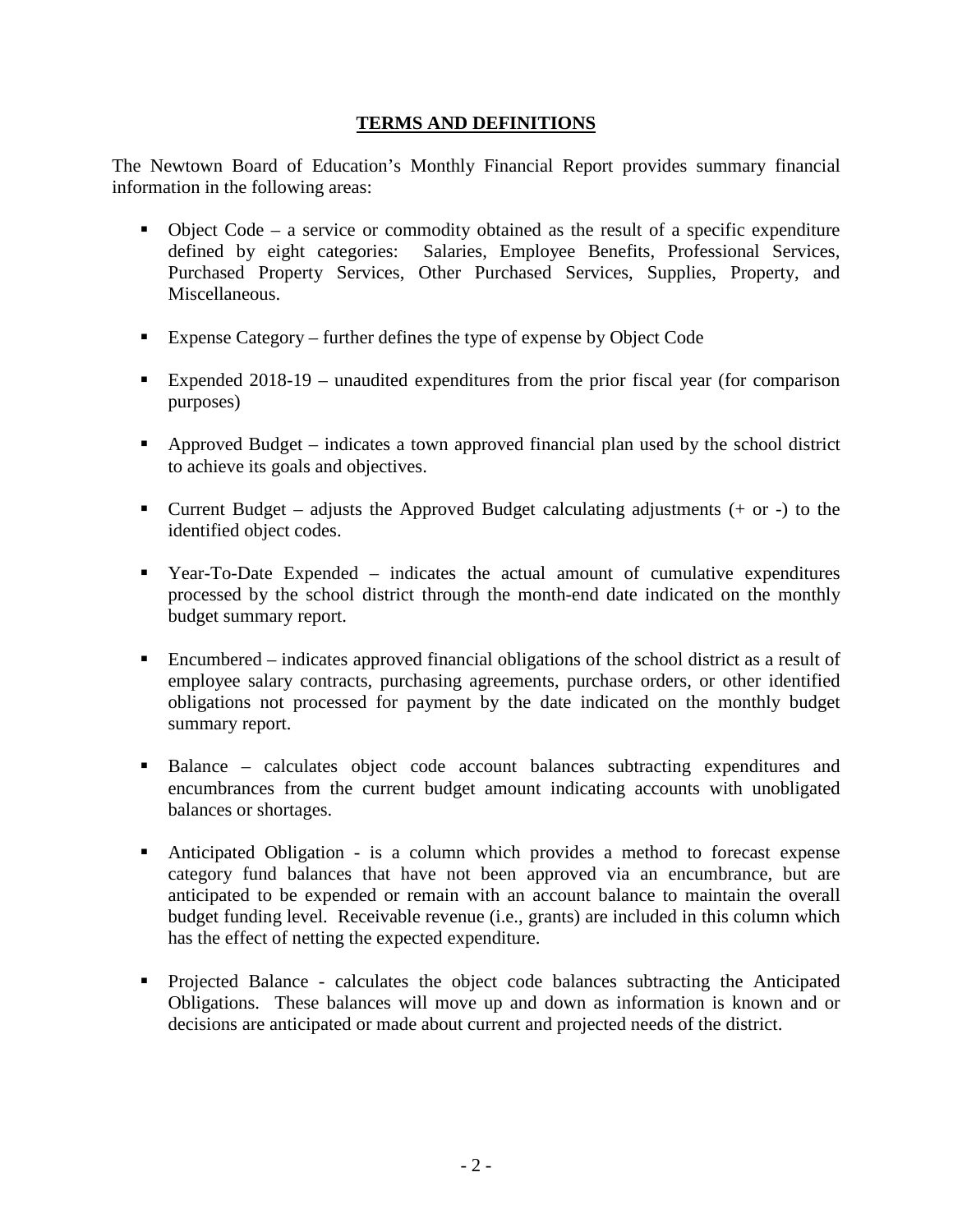The monthly budget summary report also provides financial information on the State of Connecticut grant reimbursement programs (Excess Cost and Agency Placement Grants and Magnet Grant Transportation). These reimbursement grants/programs are used to supplement local school district budget programs as follows:

Excess Cost Grant – (Current Formula) this State of Connecticut reimbursement grant is used to support local school districts for education costs of identified special education students whose annual education costs exceed local prior year per pupil expenditure by 4 ½. Students placed by the Department of Child and Family Services (DCF) are reimbursed after the school district has met the prior year's per pupil expenditure. School districts report these costs annually in December and March of each fiscal year. State of Connecticut grant calculations are determined by reimbursing eligible costs (60%-100%) based on the SDE grant allocation and all other town submittals.

Magnet Transportation Grant – provides reimbursement of \$1,300 for local students attending approved Magnet school programs. The budgeted grant is \$37,700 for this year.

The last portion of the monthly budget summary reports school generated revenue that are anticipated revenue to the Town of Newtown. Fees and charges include:

- Local Tuition amounts the board receives from non-residents who pay tuition to attend Newtown schools. Primarily from staff members.
- High school fees for parking permits..
- The final revenue is miscellaneous fees, which constitute refunds, rebates, prior year claims, etc.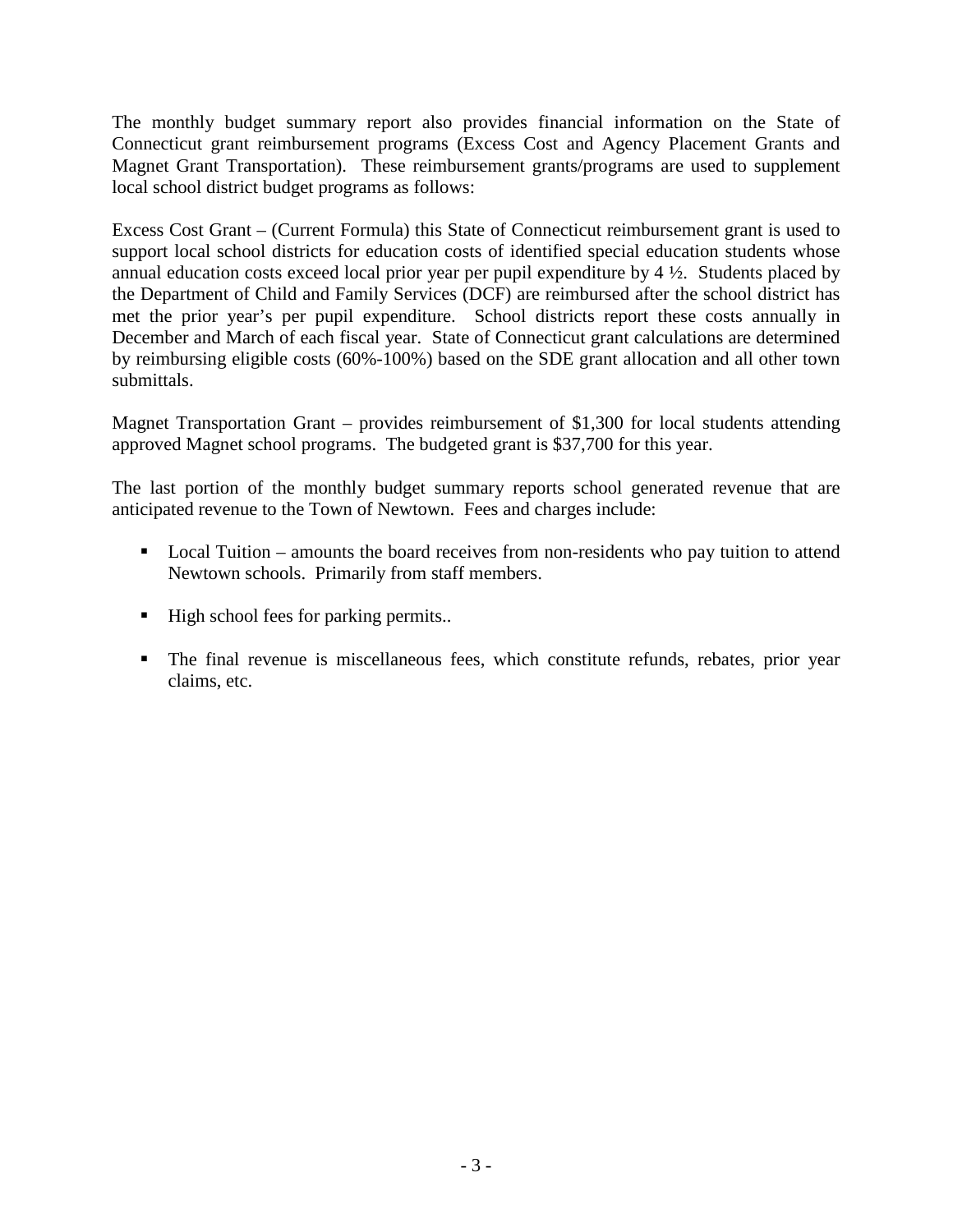## 2019-20 BUDGET SUMMARY REPORT

FOR THE MONTH ENDING - AUGUST 31, 2019

| <b>OBJECT</b><br><b>CODE</b> | <b>EXPENSE CATEGORY</b>          |     | <b>EXPENDED</b><br>$2018 - 2019$ |               | 2019-20<br><b>APPROVED</b><br><b>BUDGET</b> |               | <b>CURRENT</b><br><b>BUDGET</b>                 |      | <b>YTD</b><br><b>EXPENDITURE</b> |        | <b>ENCUMBER</b>  |          | <b>BALANCE</b> |               | <b>ANTICIPATED</b><br><b>OBLIGATIONS</b>                           |        | <b>PROJECTED</b><br><b>BALANCE</b> |
|------------------------------|----------------------------------|-----|----------------------------------|---------------|---------------------------------------------|---------------|-------------------------------------------------|------|----------------------------------|--------|------------------|----------|----------------|---------------|--------------------------------------------------------------------|--------|------------------------------------|
|                              | <b>GENERAL FUND BUDGET</b>       |     |                                  |               |                                             |               |                                                 |      |                                  |        |                  |          |                |               |                                                                    |        |                                    |
| 100                          | <b>SALARIES</b>                  |     | 48,042,992                       |               | \$50,205,315                                |               | $$50,205,315$ \$                                |      | 3,135,566                        |        | $$44,547,915$ \; |          | 2,521,834 \$   |               | $(54, 463)$ \$                                                     |        | 2,576,297                          |
| 200                          | <b>EMPLOYEE BENEFITS</b>         |     | 11,165,888                       |               |                                             |               | \$11,093,340 \$11,093,340 \$                    |      | 3,096,895                        | \$     | 6,272,869        | <b>S</b> | 1,723,577 \$   |               |                                                                    | $- S$  | 1,723,577                          |
| 300                          | <b>PROFESSIONAL SERVICES</b>     | \$  | 767,554                          | <sup>\$</sup> | 797,835 \$                                  |               | 797,835 \$                                      |      | 51,790 \$                        |        | $10,731$ \$      |          | 735,313 \$     |               |                                                                    | $-$ \$ | 735,313                            |
| 400                          | PURCHASED PROPERTY SERV.         | \$. | 2,243,310                        | <sup>S</sup>  | 2,292,742                                   | $\mathbb{S}$  | 2,292,742 \$                                    |      | 342,117 \$                       |        | 653,299 \$       |          | 1,297,327 \$   |               |                                                                    | $-$ \$ | 1,297,327                          |
| 500                          | <b>OTHER PURCHASED SERVICES</b>  | \$. | 8,901,602                        | <sup>\$</sup> | 9,111,879                                   | $\mathbb{S}$  | 9,111,879 \$                                    |      | 1,038,401                        | \$     | 4,067,507        | -S       | $4,005,972$ \$ |               | $(1,467,089)$ \$                                                   |        | 5,473,061                          |
| 600                          | <b>SUPPLIES</b>                  | \$  | 3,784,438                        | <sup>\$</sup> | 3,671,332 \$                                |               | 3,671,332 \$                                    |      | 319,952 \$                       |        | 290,012 \$       |          | 3,061,368 \$   |               |                                                                    | $-$ \$ | 3,061,368                          |
| 700                          | <b>PROPERTY</b>                  | \$  | 756,806                          | <b>S</b>      | 757,572 \$                                  |               | 757,572 \$                                      |      | 76,266 \$                        |        | 308,661 \$       |          | 372,645 \$     |               |                                                                    | $-$ \$ | 372,645                            |
| 800                          | <b>MISCELLANEOUS</b>             | \$  | 62,869                           | -S            | 74,395 \$                                   |               | 74,395 \$                                       |      | 50,371 \$                        |        | $3,942$ \$       |          | 20,082 \$      |               |                                                                    | $- S$  | 20,082                             |
| 910                          | <b>SPECIAL ED CONTINGENCY</b>    | \$  | $\sim$                           | -S            | 100,000                                     | <sup>\$</sup> | 100,000 \$                                      |      |                                  | $-$ \$ |                  | $-$ \$   | 100,000        | $\mathbb{S}$  |                                                                    | $-$ \$ | 100,000                            |
|                              | <b>TOTAL GENERAL FUND BUDGET</b> | \$  |                                  |               |                                             |               | 75,725,459 \ \$ 78,104,410 \ \$ 78,104,410 \ \$ |      |                                  |        |                  |          |                |               | 8,111,357 \$ 56,154,935 \$ 13,838,119 \$ (1,521,552) \$ 15,359,671 |        |                                    |
| 900                          | <b>TRANSFER NON-LAPSING</b>      | \$. | 328,772 \$                       |               |                                             |               |                                                 |      |                                  |        |                  |          |                |               |                                                                    | \$     |                                    |
|                              | <b>GRAND TOTAL</b>               |     | 76,054,231                       |               | \$78,104,410                                |               | \$78,104,410                                    | - \$ | 8.111.357                        |        | \$ 56,154,935    |          | \$13,838,119   | <sup>\$</sup> | $(1,521,552)$ \$ 15,359,671                                        |        |                                    |

*(Unaudited)*  $\overline{1}$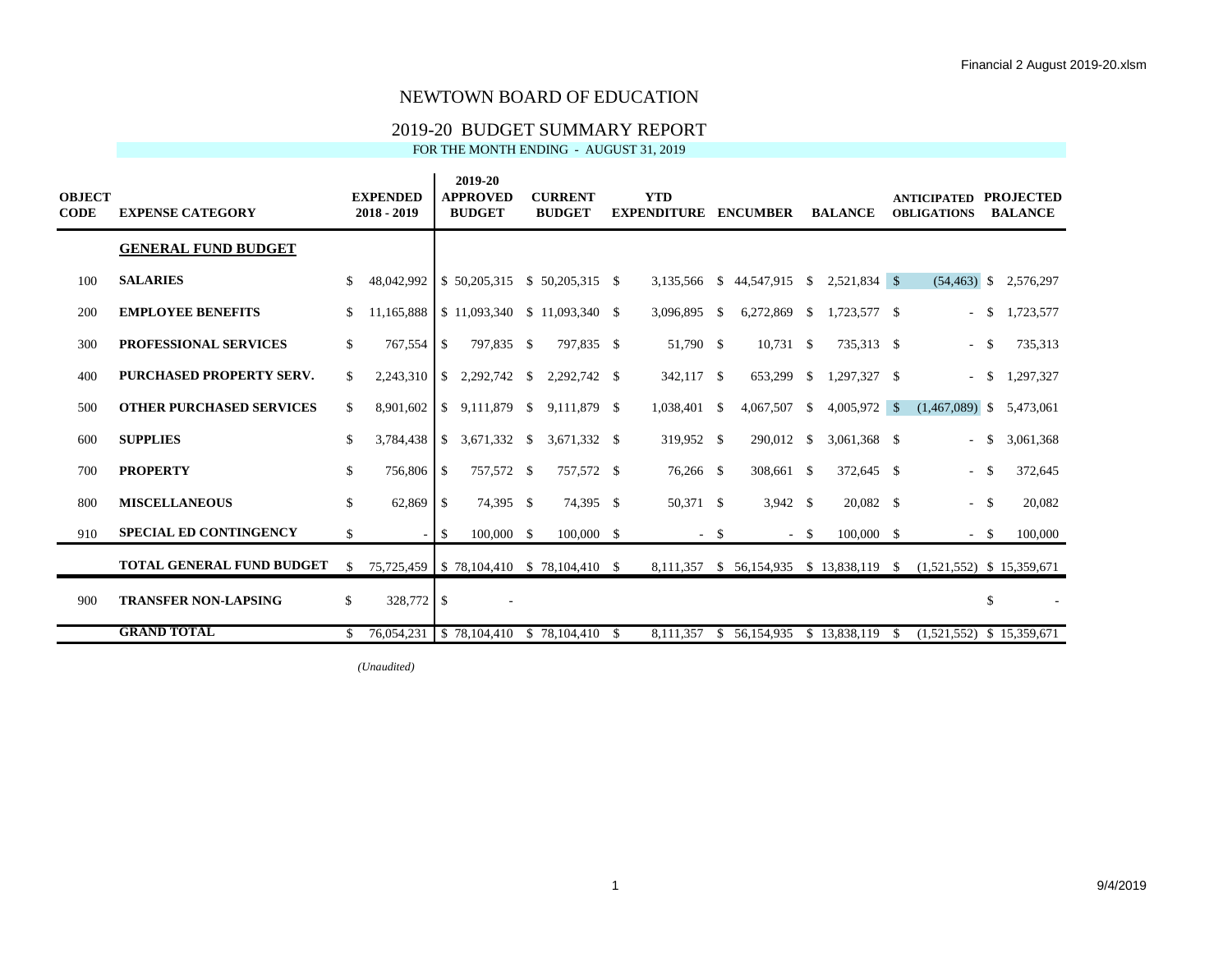#### 2019-20 BUDGET SUMMARY REPORT

| <b>OBJECT</b><br><b>CODE</b> | <b>EXPENSE CATEGORY</b>                     |              | <b>EXPENDED</b><br>2018 - 2019 |                | 2019-20<br><b>APPROVED</b><br><b>BUDGET</b> |               | <b>CURRENT</b><br><b>BUDGET</b> |              | <b>YTD</b><br><b>EXPENDITURE ENCUMBER</b> |               |                   |               | <b>BALANCE</b> |     | <b>ANTICIPATED PROJECTED</b><br><b>OBLIGATIONS</b> |        | <b>BALANCE</b> |
|------------------------------|---------------------------------------------|--------------|--------------------------------|----------------|---------------------------------------------|---------------|---------------------------------|--------------|-------------------------------------------|---------------|-------------------|---------------|----------------|-----|----------------------------------------------------|--------|----------------|
| 100                          | <b>SALARIES</b>                             |              |                                |                |                                             |               |                                 |              |                                           |               |                   |               |                |     |                                                    |        |                |
|                              | <b>Administrative Salaries</b>              | S.           | 3,926,453                      |                | \$4,156,163                                 | \$            | 4,156,163                       | - \$         | 611.736                                   | - \$          | 3,560,479 \$      |               | $(16,052)$ \$  |     | $\bar{a}$                                          | - \$   | (16,052)       |
|                              | Teachers & Specialists Salaries             | \$           | 30,602,780                     |                | \$ 31,770,823                               |               | \$ 31,770,823                   | -S           | 1,265,391                                 | <sup>\$</sup> | 30,262,658        | - S           | 242,774 \$     |     | $\overline{\phantom{a}}$                           | \$     | 242,774        |
|                              | <b>Early Retirement</b>                     | \$           | 40,000                         | <b>S</b>       | 32,000 \$                                   |               | 32,000                          | $\mathbb{S}$ | 32,000 \$                                 |               |                   | \$            |                | -\$ |                                                    | $-$ \$ |                |
|                              | Continuing Ed./Summer School                | \$           | 89,327                         | l s            | 94,514 \$                                   |               | 94,514                          | $\mathbb{S}$ | 47.912 \$                                 |               | 39,866 \$         |               | $6,736$ \$     |     | $\sim$                                             | - \$   | 6.736          |
|                              | Homebound & Tutors Salaries                 | \$           | 150,895                        | l \$           | 162,236 \$                                  |               | 162,236                         | $\mathbb{S}$ | 95 \$                                     |               | 60,318 \$         |               | 101,823 \$     |     | $\sim$                                             | \$     | 101,823        |
|                              | <b>Certified Substitutes</b>                | \$           | 629,852                        | $\mathsf{I}$   | 652,430 \$                                  |               | 652,430                         | $\mathbb{S}$ | $\sim$                                    | - \$          | 53,760            | $\mathbf{s}$  | 598,670 \$     |     | $\sim$                                             | -\$    | 598,670        |
|                              | Coaching/Activities                         | \$           | 621,521                        | $\mathsf{S}$   | 652,752 \$                                  |               | 652,752                         | $\mathbb{S}$ | ÷                                         | -\$           |                   | -S            | 652,752 \$     |     | $\blacksquare$                                     | - \$   | 652,752        |
|                              | Staff & Program Development                 | \$           | 226,225                        | -\$            | 213,494 \$                                  |               | 213,494                         | -S           | 26,223                                    | - \$          | 35,448            | - \$          | 151,823 \$     |     | $\overline{\phantom{a}}$                           | -S     | 151,823        |
|                              | <b>CERTIFIED SALARIES</b>                   | \$           | 36,287,053                     |                |                                             |               | $$37,734,412$ $$37,734,412$     | $\mathbb{S}$ | 1,983,357                                 | \$            | 34,012,528 \$     |               | 1,738,527 \$   |     | $-$ \$                                             |        | 1,738,527      |
|                              | Supervisors/Technology Salaries             | $\mathbb{S}$ | 879,898                        | <sup>\$</sup>  | 934,371 \$                                  |               | 934,371 \$                      |              | 129,315 \$                                |               | 599,257 \$        |               | 205,799 \$     |     |                                                    | $-$ \$ | 205,799        |
|                              | Clerical & Secretarial salaries             | \$           | 2,261,580                      | -\$            | 2,339,317                                   | $\mathcal{S}$ | 2,339,317                       | -S           | 275,733                                   | - \$          | 2,018,739         | - \$          | 44,845 \$      |     | $\sim$                                             | -S     | 44,845         |
|                              | <b>Educational Assistants</b>               | \$           | 2,577,377                      | <sup>\$</sup>  | 2,783,832                                   | -\$           | 2,783,832                       | $\mathbb{S}$ | 48,536                                    | - \$          | 2,632,995         | -\$           | $102,301$ \$   |     | $(5,386)$ \$                                       |        | 107,687        |
|                              | Nurses & Medical advisors                   | \$           | 734,534                        | $\mathsf{S}$   | 779,871 \$                                  |               | 779,871 \$                      |              | 27,754 \$                                 |               | 702,224 \$        |               | 49,894 \$      |     |                                                    | $-$ \$ | 49,894         |
|                              | Custodial & Maint Salaries                  | \$           | 3,116,314                      | <b>S</b>       | 3,212,091                                   | -S            | 3,212,091                       | -S           | 515,806                                   | -\$           | 2,613,082         | - \$          | 83,203 \$      |     |                                                    | $-$ \$ | 83,203         |
|                              | Non Certified Adj & Bus Drivers salaries \$ |              | 12,745                         | l \$           | 25,022 \$                                   |               | 25,022                          | -S           | 345 $\frac{1}{2}$                         |               | 24,677            | $\mathbf{s}$  |                | -\$ | $\sim$                                             | - \$   |                |
|                              | Career/Job salaries                         | \$           | 48,376                         | $\overline{1}$ | 141,195 \$                                  |               | 141,195                         | -\$          | 15,262 \$                                 |               | 222,796 \$        |               | $(96,863)$ \$  |     | $\overline{\phantom{a}}$                           | -S     | (96, 863)      |
|                              | <b>Special Education Svcs Salaries</b>      | $\mathbb{S}$ | 1,172,425                      | <b>S</b>       | 1,271,345                                   | $\mathbf{s}$  | 1,271,345                       | -\$          | 64,804 \$                                 |               | 1,161,821         | -S            | 44,720 \$      |     | $(49,077)$ \$                                      |        | 93,797         |
|                              | Attendance & Security Salaries              | $\mathbb{S}$ | 580,533                        | l \$           | 605,759 \$                                  |               | 605,759                         | -S           | 23,017 \$                                 |               | 559,246           | - \$          | 23,496 \$      |     |                                                    | $-$ \$ | 23,496         |
|                              | Extra Work - Non-Cert                       | \$           | 104,484                        | $\mathsf{I}$   | $110,362$ \$                                |               | 110,362                         | -S           | 46,641 \$                                 |               | 550 \$            |               | 63,171 \$      |     | $\sim$                                             | - \$   | 63,171         |
|                              | Custodial & Maint. Overtime                 | \$           | 228,815                        | l \$           | 235,738 \$                                  |               | 235,738                         | $\mathbb{S}$ | $3,970$ \$                                |               |                   | <sup>\$</sup> | 231,768 \$     |     | $\sim$                                             | -S     | 231,768        |
|                              | Civic activities/Park & Rec                 | \$           | 38,858                         | l s            | 32,000 \$                                   |               | 32,000                          | $\mathbb{S}$ | 1,026                                     | - \$          |                   | $-$ \$        | 30,974 \$      |     |                                                    | $-$ \$ | 30,974         |
|                              | <b>NON-CERTIFIED SALARIES</b>               | \$           | 11,755,939                     |                | \$12,470,903                                |               | \$12,470,903                    | $\mathbb{S}$ | 1,152,209                                 |               | $$10,535,386$ \\$ |               | 783,308 \$     |     | $(54, 463)$ \$                                     |        | 837,771        |
|                              | <b>SUBTOTAL SALARIES</b>                    | \$           | 48.042.992                     |                | \$50,205,315                                |               | \$50,205,315                    | \$           | 3.135.566 \$                              |               | 44,547,915        | \$            | 2,521,834 \$   |     | $(54, 463)$ \$                                     |        | 2,576,297      |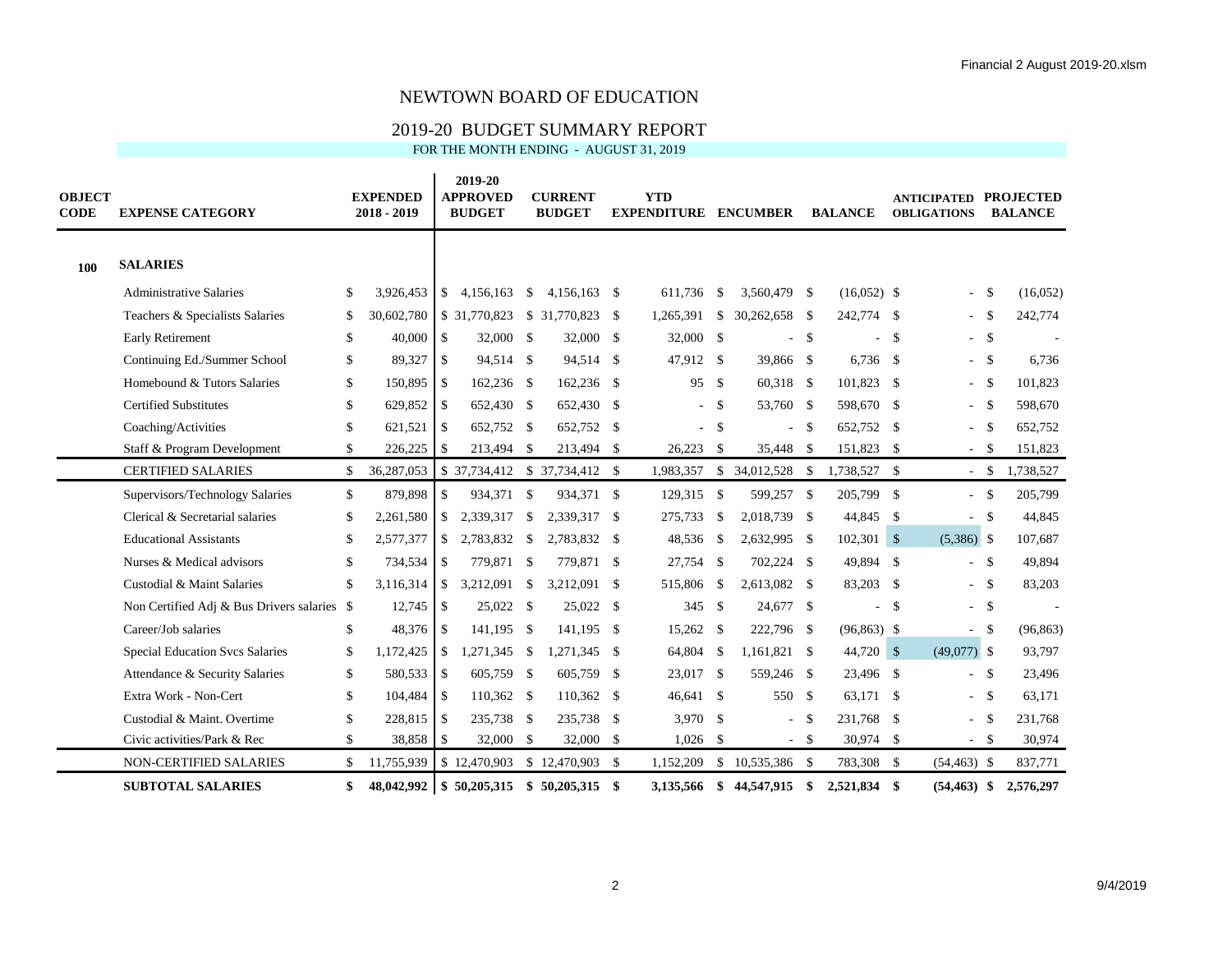### 2019-20 BUDGET SUMMARY REPORT

| <b>OBJECT</b><br><b>CODE</b> | <b>EXPENSE CATEGORY</b>                                                                       |              | <b>EXPENDED</b><br>$2018 - 2019$ |              | 2019-20<br><b>APPROVED</b><br><b>BUDGET</b> |     | <b>CURRENT</b><br><b>BUDGET</b> |              | <b>YTD</b><br><b>EXPENDITURE</b> |      | <b>ENCUMBER</b>          |        | <b>BALANCE</b>           | <b>ANTICIPATED</b><br><b>OBLIGATIONS</b> |                        | <b>PROJECTED</b><br><b>BALANCE</b> |
|------------------------------|-----------------------------------------------------------------------------------------------|--------------|----------------------------------|--------------|---------------------------------------------|-----|---------------------------------|--------------|----------------------------------|------|--------------------------|--------|--------------------------|------------------------------------------|------------------------|------------------------------------|
| 200                          | <b>EMPLOYEE BENEFITS</b>                                                                      |              |                                  |              |                                             |     |                                 |              |                                  |      |                          |        |                          |                                          |                        |                                    |
|                              | Medical & Dental Expenses                                                                     | \$           | 8,179,822                        | \$           | 8,058,967                                   | -S  | 8,058,967 \$                    |              | 2,084,401                        | -\$  | 5,932,163 \$             |        | $42,404$ \$              | $\blacksquare$                           | $\mathbf{s}$           | 42,404                             |
|                              | Life Insurance                                                                                | \$           | 84,680 \$                        |              | 87,134 \$                                   |     | 87,134 \$                       |              | 13,927 \$                        |      |                          | $-$ \$ | 73,207 \$                | $\sim$                                   | $\mathbf{\hat{s}}$     | 73,207                             |
|                              | FICA & Medicare                                                                               | \$           | 1,499,915                        | \$           | 1,534,045                                   | -S  | 1,534,045                       | - \$         | 164,477 \$                       |      | $\overline{\phantom{a}}$ | -S     | 1,369,568 \$             | $\overline{\phantom{a}}$                 | -S                     | 1,369,568                          |
|                              | Pensions                                                                                      | $\mathbb{S}$ | 809,692                          | $\mathbb{S}$ | 864,842 \$                                  |     | 864,842 \$                      |              | 701,998 \$                       |      | $12,711$ \$              |        | 150,133 \$               | $\sim$                                   | $\mathbf{s}$           | 150,133                            |
|                              | Unemployment & Employee Assist.                                                               | \$           | 59,858 \$                        |              | 87,000 \$                                   |     | 87,000 \$                       |              | 560 \$                           |      | $\sim$                   | - \$   | 86,440 \$                | $\sim$                                   | $\mathbf{s}$           | 86,440                             |
|                              | <b>Workers Compensation</b>                                                                   | \$           | 531,920 \$                       |              | 461,352 \$                                  |     | 461,352 \$                      |              | 131,532                          | -\$  | 327,995 \$               |        | $1,825$ \$               |                                          | $-$ \$                 | 1,825                              |
|                              | <b>SUBTOTAL EMPLOYEE BENEFITS \$</b>                                                          |              | 11,165,888                       |              | \$11,093,340                                |     | \$11,093,340                    | \$           | 3,096,895                        | \$   | 6,272,869                | \$     | 1,723,577 \$             |                                          | $-$ \$                 | 1,723,577                          |
| 300                          | <b>PROFESSIONAL SERVICES</b><br><b>Professional Services</b><br>Professional Educational Ser. | \$<br>\$     | 574,753<br>192,800 \$            | -S           | 590.802<br>207,033 \$                       | -S  | 590,802 \$<br>207,033 \$        |              | 37,830 \$<br>13,960              | - \$ | $4,251$ \$<br>$6,480$ \$ |        | 548,721 \$<br>186,592 \$ | $\blacksquare$                           | $\mathbf{s}$<br>$-$ \$ | 548,721<br>186,592                 |
|                              | <b>SUBTOTAL PROFESSIONAL SVCS \$</b>                                                          |              | 767,554                          | \$           | 797,835 \$                                  |     | 797,835                         | \$           | 51,790 \$                        |      | $10,731$ \$              |        | 735,313 \$               | $\blacksquare$                           | - \$                   | 735,313                            |
| 400                          | <b>PURCHASED PROPERTY SVCS</b><br>Buildings & Grounds Services                                | \$           | 694,509 \$                       |              | 708,805 \$                                  |     | 708,805 \$                      |              | 180,788 \$                       |      | 260,810 \$               |        | 267,207 \$               |                                          | <b>S</b>               | 267,207                            |
|                              | Utility Services - Water & Sewer                                                              | \$           | 132,669 \$                       |              | 147,645 \$                                  |     | 147,645                         | - \$         | 26,522 \$                        |      | $\sim$                   | - \$   | $121,123$ \$             |                                          | $-$ \$                 | 121,123                            |
|                              | Building, Site & Emergency Repairs                                                            | $\mathbb{S}$ | 550,790 \$                       |              | 460,850 \$                                  |     | 460,850                         | $\mathbf{s}$ | 38,500                           | -S   | 37,650 \$                |        | 384,699 \$               | $\sim$                                   | <b>S</b>               | 384,699                            |
|                              | <b>Equipment Repairs</b>                                                                      | $\mathbb{S}$ | 300,958 \$                       |              | 338,819 \$                                  |     | 338,819                         | -S           | 35,573                           | - \$ | 47,294                   | - \$   | 255,952 \$               | $\sim$                                   | $\mathbf{s}$           | 255,952                            |
|                              | Rentals - Building & Equipment                                                                | $\mathbb{S}$ | 271,749 \$                       |              | 272,923 \$                                  |     | 272,923                         | - \$         | 55,033 \$                        |      | 147,837 \$               |        | 70,053 \$                | $\sim$                                   | $\mathbf{\hat{s}}$     | 70,053                             |
|                              | Building & Site Improvements                                                                  | \$           | 292,635 \$                       |              | 363,700 \$                                  |     | 363,700 \$                      |              | 5,700 \$                         |      | 159,707 \$               |        | 198,293 \$               |                                          | $-$ \$                 | 198,293                            |
|                              | <b>SUBTOTAL PUR. PROPERTY SER.</b>                                                            | \$           | $2,243,310$ \$                   |              | 2,292,742                                   | -\$ | 2,292,742                       | \$           | 342,117 \$                       |      | 653,299                  | -\$    | 1,297,327 \$             |                                          | \$                     | 1,297,327                          |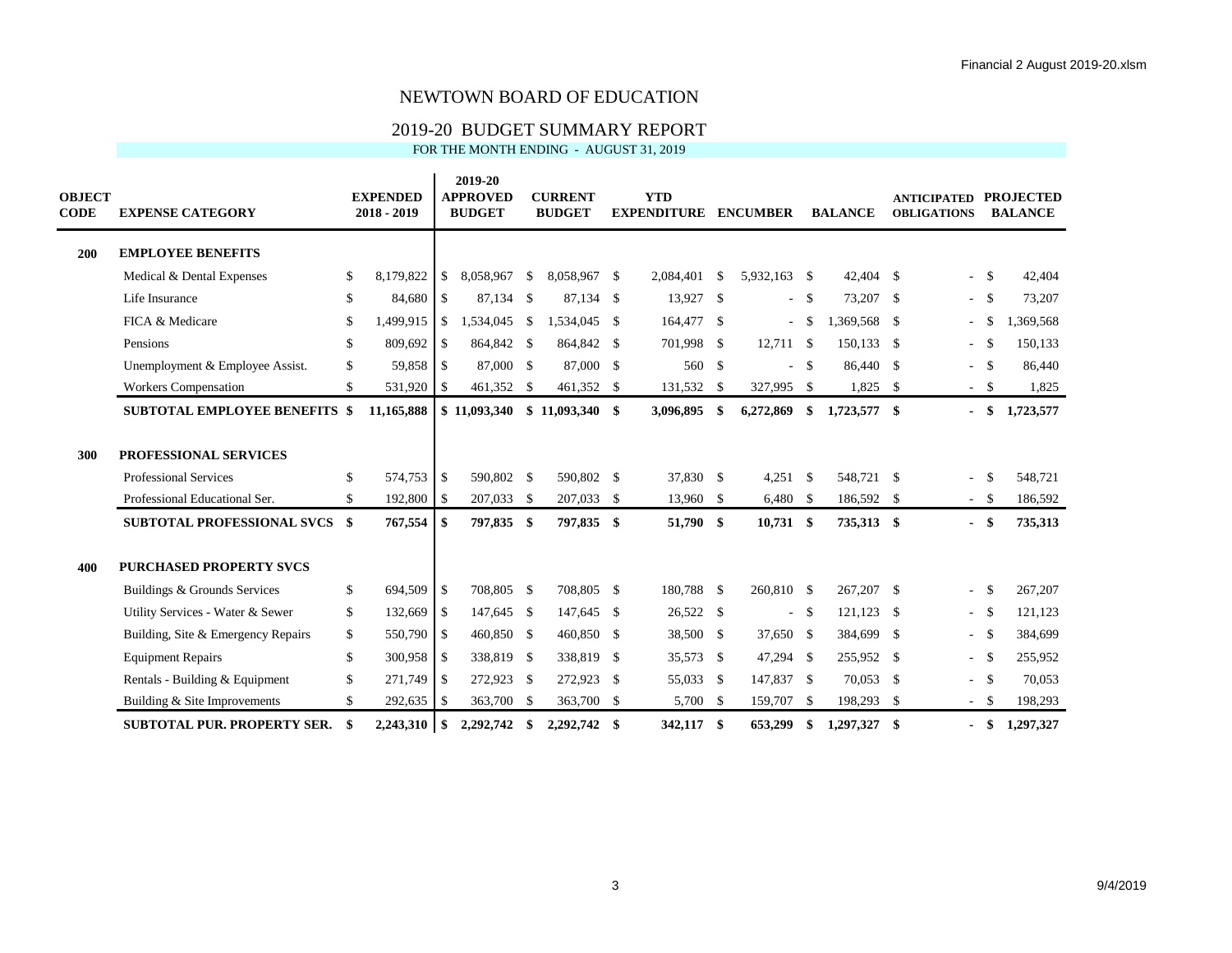### 2019-20 BUDGET SUMMARY REPORT

| <b>OBJECT</b><br><b>CODE</b> | <b>EXPENSE CATEGORY</b>               |               | <b>EXPENDED</b><br>2018 - 2019 |      | 2019-20<br><b>APPROVED</b><br><b>BUDGET</b> |              | <b>CURRENT</b><br><b>BUDGET</b> |              | <b>YTD</b><br><b>EXPENDITURE</b> |               | <b>ENCUMBER</b>          |        | <b>BALANCE</b> | <b>ANTICIPATED</b><br><b>OBLIGATIONS</b> |              | <b>PROJECTED</b><br><b>BALANCE</b> |
|------------------------------|---------------------------------------|---------------|--------------------------------|------|---------------------------------------------|--------------|---------------------------------|--------------|----------------------------------|---------------|--------------------------|--------|----------------|------------------------------------------|--------------|------------------------------------|
| 500                          | <b>OTHER PURCHASED SERVICES</b>       |               |                                |      |                                             |              |                                 |              |                                  |               |                          |        |                |                                          |              |                                    |
|                              | <b>Contracted Services</b>            | $\mathbb{S}$  | 619,306                        | -\$  | 631.536 \$                                  |              | 631,536 \$                      |              | 181,583 \$                       |               | 184,746 \$               |        | 265,208 \$     | $\overline{\phantom{a}}$                 | $\mathbb{S}$ | 265,208                            |
|                              | <b>Transportation Services</b>        | \$            | 4,180,892                      | \$   | 4,323,600                                   | -S           | 4,323,600 \$                    |              | 55,734 \$                        |               | $\overline{\phantom{a}}$ | -S     | 4,267,866 \$   | $(329, 230)$ \$                          |              | 4,597,096                          |
|                              | Insurance - Property & Liability      | \$            | 400,457                        | -S   | 407,947 \$                                  |              | 407,947                         | -S           | 137,819                          | -\$           | 239,905 \$               |        | $30,223$ \$    | $\sim$                                   | <b>S</b>     | 30,223                             |
|                              | Communications                        | \$.           | $140,237$ \$                   |      | 160,926 \$                                  |              | 160,926 \$                      |              | 36,359 \$                        |               | 79,798 \$                |        | 44,770 \$      | $-$ \$                                   |              | 44,770                             |
|                              | <b>Printing Services</b>              | $\mathcal{S}$ |                                |      | 33,057 \$                                   |              | 33,057                          | - \$         | $3,362$ \$                       |               | 270                      | - \$   | 29,425 \$      |                                          | - \$         | 29,425                             |
|                              | Tuition - Out of District             | \$.           | 3,330,730                      | \$   | 3,328,479                                   | $\mathbb{S}$ | 3,328,479                       | -S           | 615,542                          | <sup>\$</sup> | 3,439,598 \$             |        | $(726,661)$ \$ | $(1,137,859)$ \$                         |              | 411,198                            |
|                              | Student Travel & Staff Mileage        | \$            | 197,866                        | -\$  | 226,334                                     | -\$          | 226,334 \$                      |              | 8,002                            | -\$           | 123,190 \$               |        | 95,142 \$      | $\sim$                                   | - \$         | 95,142                             |
|                              | <b>SUBTOTAL OTHER PURCHASED SI \$</b> |               | 8,901,602                      | \$   | 9,111,879                                   | \$           | 9,111,879                       | -\$          | 1,038,401                        | -S            | 4,067,507                | \$     | 4,005,972      | \$<br>$(1,467,089)$ \$                   |              | 5,473,061                          |
| 600                          | <b>SUPPLIES</b>                       |               |                                |      |                                             |              |                                 |              |                                  |               |                          |        |                |                                          |              |                                    |
|                              | Instructional & Library Supplies      | \$            | 885,366 \$                     |      | 819,252 \$                                  |              | 819,252 \$                      |              | 116,204                          | <sup>\$</sup> | 146,354 \$               |        | 556,694 \$     | $\overline{\phantom{a}}$                 | $\mathbf{s}$ | 556,694                            |
|                              | Software, Medical & Office Sup.       | \$            | 189,356                        | -\$  | 216,843                                     | -S           | 216,843 \$                      |              | 30,807                           | -\$           | 50,155 \$                |        | 135,881 \$     | $-$ \$                                   |              | 135,881                            |
|                              | <b>Plant Supplies</b>                 | $\mathbb{S}$  | 366,651                        | -S   | 375,000 \$                                  |              | 375,000                         | $\mathbf{s}$ | 22,162                           | -S            | 53,789                   | - \$   | 299,049 \$     | $\sim$                                   | \$           | 299,049                            |
|                              | Electric                              | $\mathbb{S}$  | 1,433,462                      | \$   | 1,384,117                                   | $\mathbb{S}$ | 1,384,117                       | -\$          | 123,893 \$                       |               | $\sim$                   | -\$    | $,260,224$ \$  | ٠                                        | - \$         | 1,260,224                          |
|                              | Propane & Natural Gas                 | \$            | 426,559                        | -S   | 434,914                                     | -\$          | 434,914 \$                      |              | $17,238$ \$                      |               |                          | $-$ \$ | 417,676 \$     | $\sim$                                   | - \$         | 417,676                            |
|                              | Fuel Oil                              | $\mathbb{S}$  | 97,798 \$                      |      | 81,000 \$                                   |              | 81,000 \$                       |              | $\sim$                           | -S            |                          | - \$   | 81,000 \$      | $-5$                                     |              | 81,000                             |
|                              | Fuel For Vehicles & Equip.            | \$            | 246,113                        | -S   | 203,992 \$                                  |              | 203,992 \$                      |              | $(15,521)$ \$                    |               | $\sim$                   | - \$   | 219,513 \$     | $\overline{\phantom{a}}$                 | - \$         | 219,513                            |
|                              | <b>Textbooks</b>                      | \$            | 139, 133                       | - \$ | 156,214                                     | - \$         | 156,214 \$                      |              | 25,170 \$                        |               | 39,714 \$                |        | 91,330 \$      | $-$ \$                                   |              | 91,330                             |
|                              | <b>SUBTOTAL SUPPLIES</b>              | \$            | 3,784,438                      | -\$  | 3,671,332                                   | -\$          | 3,671,332                       | \$           | 319,952                          | -S            | 290.012                  | \$     | 3,061,368 \$   |                                          | - \$         | 3,061,368                          |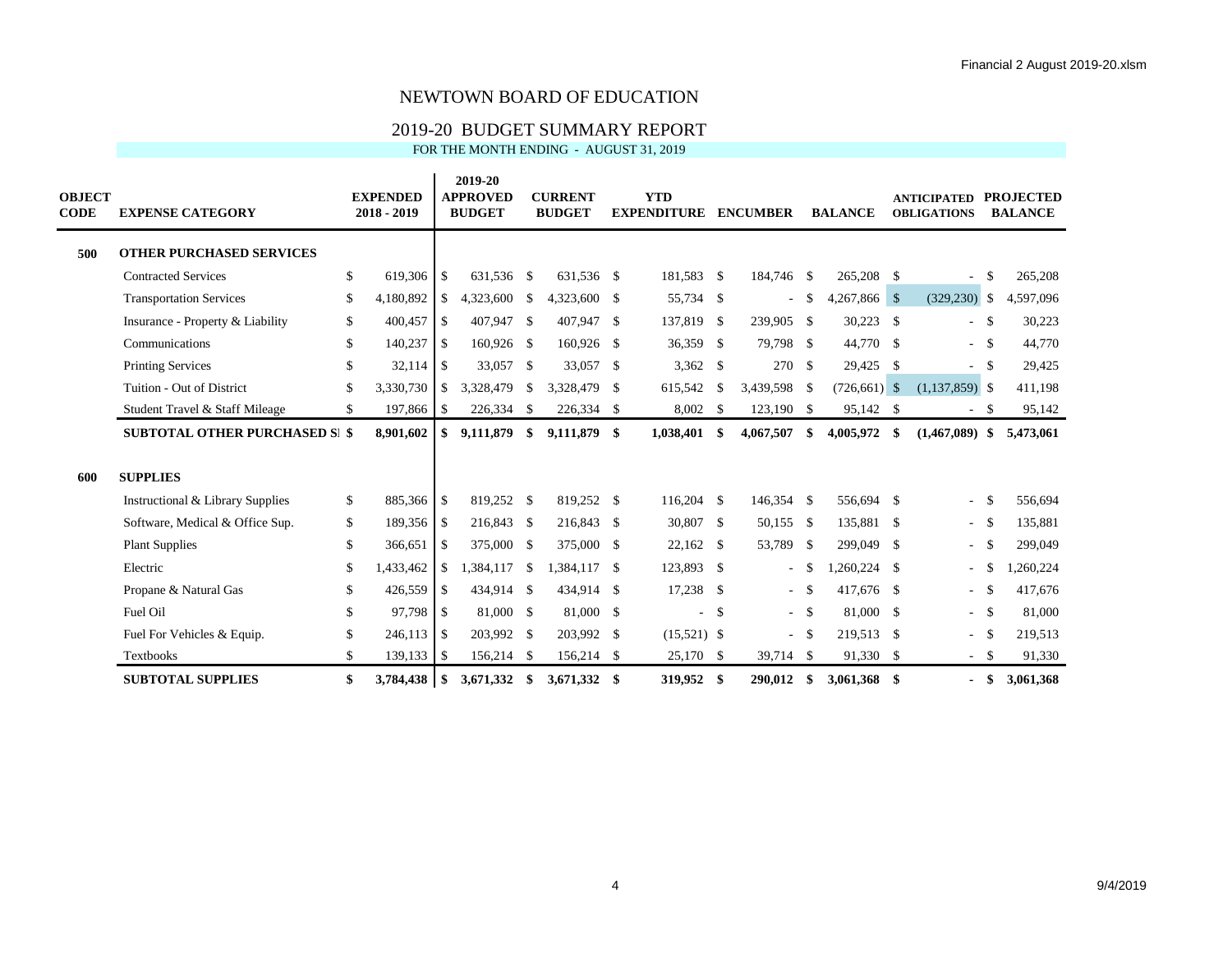#### 2019-20 BUDGET SUMMARY REPORT

FOR THE MONTH ENDING - AUGUST 31, 2019

| <b>OBJECT</b><br><b>CODE</b> | <b>EXPENSE CATEGORY</b>       | <b>EXPENDED</b><br>2018 - 2019 |     | 2019-20<br><b>APPROVED</b><br><b>BUDGET</b> |        | <b>CURRENT</b><br><b>BUDGET</b> |               | <b>YTD</b><br><b>EXPENDITURE</b> |        | <b>ENCUMBER</b> |        | <b>BALANCE</b> |        | <b>ANTICIPATED</b><br><b>OBLIGATIONS</b> |              | <b>PROJECTED</b><br><b>BALANCE</b> |
|------------------------------|-------------------------------|--------------------------------|-----|---------------------------------------------|--------|---------------------------------|---------------|----------------------------------|--------|-----------------|--------|----------------|--------|------------------------------------------|--------------|------------------------------------|
| 700                          | <b>PROPERTY</b>               |                                |     |                                             |        |                                 |               |                                  |        |                 |        |                |        |                                          |              |                                    |
|                              | Capital Improvements (Sewers) | \$<br>۰.                       | \$  |                                             | $-$ \$ | $\sim$                          | <sup>\$</sup> |                                  | $-$ \$ |                 | $-$ \$ |                | $-$ \$ | $\sim$                                   | $\mathbf{s}$ |                                    |
|                              | <b>Technology Equipment</b>   | \$<br>576,182                  | \$  | 550,000                                     | - \$   | 550,000                         | <sup>\$</sup> | 62,671                           | -\$    | 203,428         | - \$   | 283,901 \$     |        | $\sim$                                   | -S           | 283,901                            |
|                              | Other Equipment               | \$<br>180,624                  | -S  | 207,572                                     | S      | 207,572                         | -S            | 13,595                           | - S    | 105,233         | -S     | 88,744 \$      |        | $\sim$                                   | -S           | 88,744                             |
|                              | <b>SUBTOTAL PROPERTY</b>      | \$<br>756,806                  | S.  | 757,572                                     | -S     | 757,572                         | SS.           | 76,266                           | - \$   | 308,661         | - \$   | 372,645 \$     |        | $\blacksquare$                           | - \$         | 372,645                            |
| 800                          | <b>MISCELLANEOUS</b>          |                                |     |                                             |        |                                 |               |                                  |        |                 |        |                |        |                                          |              |                                    |
|                              | Memberships                   | \$<br>62,869                   | -S  | 74,395                                      | - \$   | 74,395                          | - \$          | 50,371 \$                        |        | $3,942$ \$      |        | 20,082 \$      |        |                                          | $-$ \$       | 20,082                             |
|                              | <b>SUBTOTAL MISCELLANEOUS</b> | \$<br>62,869                   | S.  | 74,395                                      | \$     | 74,395                          | SS.           | 50,371 \$                        |        | $3,942$ \$      |        | $20,082$ \$    |        | $\blacksquare$                           | -\$          | 20,082                             |
| 910                          | <b>SPECIAL ED CONTINGENCY</b> | \$<br>$\blacksquare$           | \$. | 100,000                                     | \$     | $100,000$ \$                    |               |                                  | $-$ \$ | $\sim$          | -\$    | $100,000$ \$   |        | $\blacksquare$                           | -\$          | 100,000                            |
|                              | <b>TOTAL LOCAL BUDGET</b>     | 75,725,459   \$78,104,410      |     |                                             |        | \$78,104,410                    | -S            | 8,111,357                        | \$.    | 56,154,935      |        | \$13,838,119   | -S     | $(1,521,552)$ \$ 15,359,671              |              |                                    |

*(Unaudited)*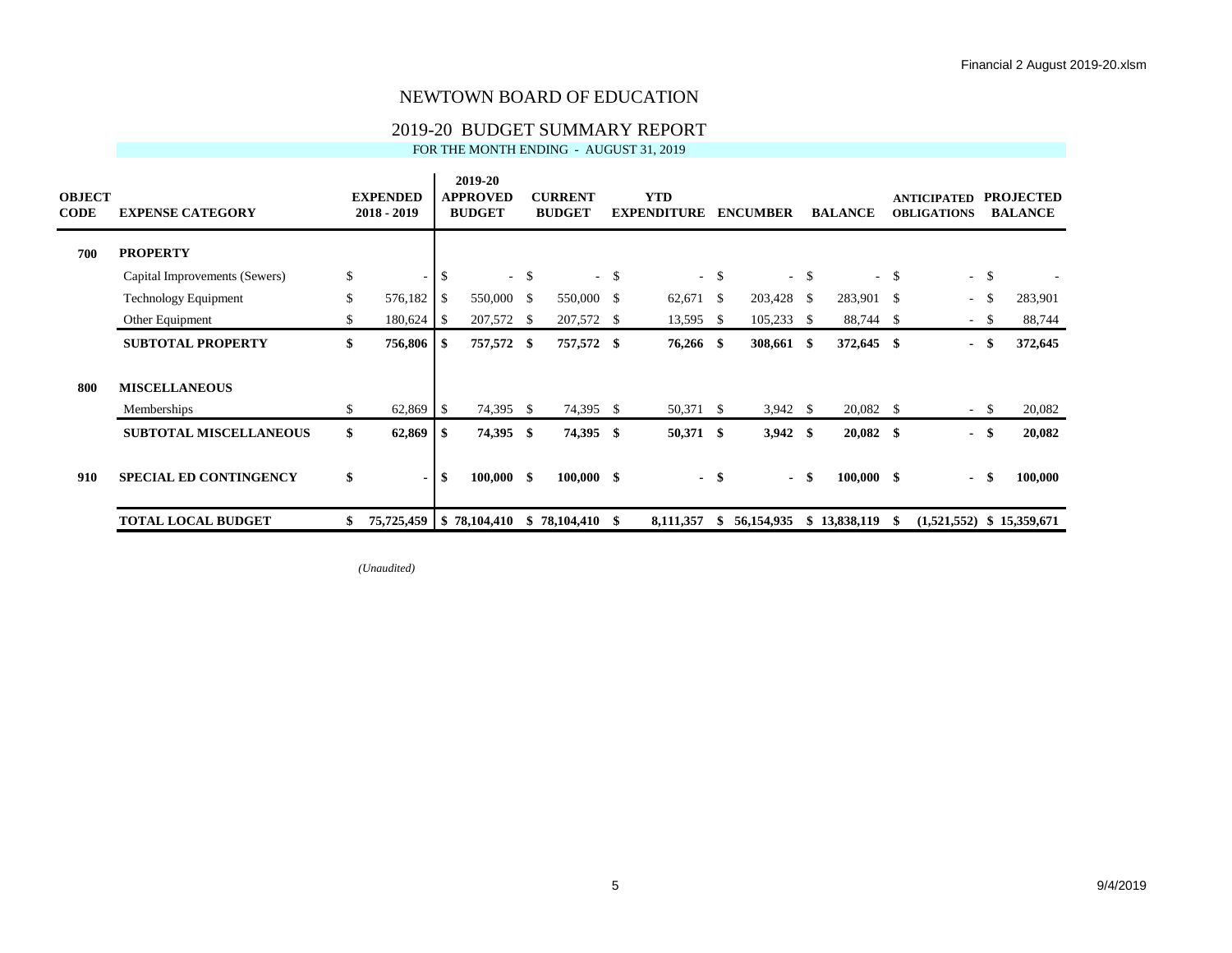## 2019-20 BUDGET SUMMARY REPORT

|               |                         |                 | 2019-20         |                |                             |         |                       |                |
|---------------|-------------------------|-----------------|-----------------|----------------|-----------------------------|---------|-----------------------|----------------|
| <b>OBJECT</b> |                         | <b>EXPENDED</b> | <b>APPROVED</b> | <b>CURRENT</b> | YTD                         |         | ANTICIPATED PROJECTED |                |
| <b>CODE</b>   | <b>EXPENSE CATEGORY</b> | $2018 - 2019$   | <b>BUDGET</b>   | <b>BUDGET</b>  | <b>EXPENDITURE ENCUMBER</b> | BALANCE | <b>OBLIGATIONS</b>    | <b>BALANCE</b> |
|               |                         |                 |                 |                |                             |         |                       |                |

| <b>BOARD OF EDUCATION FEES &amp; CHARGES - SERVICES</b> | 2019-20<br><b>APPROVED</b><br><b>BUDGET</b> | <b>RECEIVED</b> | <b>BALANCE</b> | $\frac{0}{0}$<br><b>RECEIVED</b> |
|---------------------------------------------------------|---------------------------------------------|-----------------|----------------|----------------------------------|
| <b>LOCAL TUITION</b>                                    | \$38,950                                    | \$2,450         | \$36,500       | 6.29%                            |
| HIGH SCHOOL FEES FOR PARKING PERMITS                    | \$20,000                                    | \$0             | \$20,000       | 0.00%                            |
| <b>MISCELLANEOUS FEES</b>                               | \$5,000                                     | \$801           | \$4,199        | 16.03%                           |
| TOTAL SCHOOL GENERATED FEES                             | \$63,950                                    | \$3,251         | \$60,699       | 5.08%                            |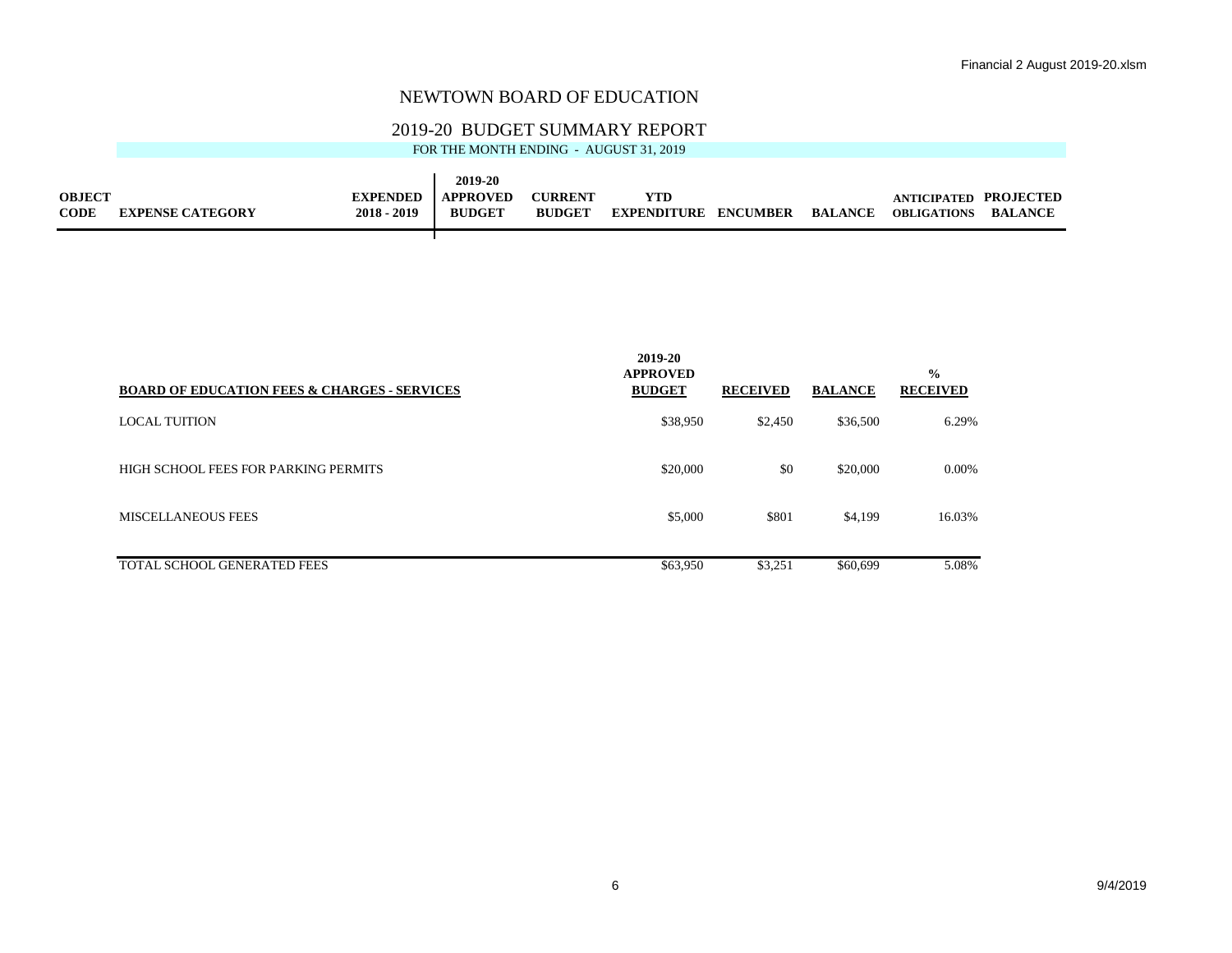## BUDGET SUMMARY REPORT

"FOR THE MONTH ENDING - August 31, 2019"

#### **OFFSETTING REVENUE INCLUDED IN ANTICIPATED OBLIGATIONS**

|            | <b>OBJECT EXPENSE CATEGORY</b>                             |                         | <b>BUDGETED</b>              |                |               | <b>CURRENT BUDGET</b> | <b>1st ESTIMATE</b> |                                     | <b>STATE ESTIMATE -</b> | <b>Feb RECEIVED</b>             | <b>May ESTIMATED</b> |  |
|------------|------------------------------------------------------------|-------------------------|------------------------------|----------------|---------------|-----------------------|---------------------|-------------------------------------|-------------------------|---------------------------------|----------------------|--|
| 100        | <b>SALARIES</b>                                            |                         | $(54, 463)$ \$               |                | \$            | $(54, 463)$ \$        | $\sim$              | \$                                  |                         | \$                              | \$                   |  |
| 200        | <b>EMPLOYEE BENEFITS</b>                                   |                         | $\mathbf{\$}$                |                | -\$           | \$                    |                     | $\mathcal{S}$                       |                         |                                 | $\mathcal{S}$        |  |
| 300        | PROFESSIONAL SERVICES                                      |                         | \$                           |                |               | \$                    |                     | $\mathcal{S}$                       |                         |                                 | \$                   |  |
| 400        | PURCHASED PROPERTY SERV.                                   | \$                      | -\$                          |                | .S            | \$.                   |                     | $\mathcal{S}$                       |                         |                                 | \$                   |  |
| 500        | <b>OTHER PURCHASED SERVICES</b>                            | \$                      | $(1,467,089)$ \$             |                | -\$           | $(1,467,089)$ \$      |                     | <sup>\$</sup>                       |                         |                                 | \$                   |  |
| 600        | <b>SUPPLIES</b>                                            |                         | $\mathbf{\$}$                |                |               | <sup>\$</sup>         |                     | <sup>\$</sup>                       |                         |                                 | \$                   |  |
| 700        | <b>PROPERTY</b>                                            |                         | \$                           |                | S.            | \$                    |                     | <sup>\$</sup>                       |                         |                                 | \$                   |  |
| 800        | <b>MISCELLANEOUS</b>                                       |                         |                              |                | $\mathcal{S}$ | $\mathbf{s}$          |                     | $\mathcal{S}$                       |                         | $\mathcal{S}$                   | - \$                 |  |
|            |                                                            |                         |                              |                |               |                       |                     |                                     |                         |                                 |                      |  |
|            | TOTAL GENERAL FUND BUDGET                                  |                         | $$(1,521,552)$ \$            |                | $\mathbb{S}$  | $(1,521,552)$ \$      | $\sim$              | \$                                  |                         | \$                              | $-$ \$               |  |
|            |                                                            |                         |                              |                |               |                       |                     |                                     |                         |                                 |                      |  |
| 100        | <b>SALARIES</b>                                            |                         |                              |                |               |                       |                     |                                     |                         |                                 |                      |  |
|            | <b>Administrative Salaries</b>                             |                         |                              |                | -\$           |                       |                     | <sup>\$</sup>                       |                         |                                 |                      |  |
|            | Teachers & Specialists Salaries                            |                         |                              |                | \$            |                       |                     | $\mathbf{\hat{S}}$                  |                         |                                 |                      |  |
|            | Early Retirement                                           |                         |                              |                |               |                       |                     | <sup>\$</sup>                       |                         |                                 |                      |  |
|            | Continuing Ed./Summer School                               |                         |                              |                |               |                       |                     |                                     |                         |                                 |                      |  |
|            | Homebound & Tutors Salaries                                |                         |                              |                |               |                       |                     | -S                                  |                         |                                 |                      |  |
|            | <b>Certified Substitutes</b>                               |                         |                              |                |               |                       |                     |                                     |                         |                                 |                      |  |
|            | Coaching/Activities                                        |                         |                              |                |               |                       |                     | <sup>\$</sup>                       |                         |                                 |                      |  |
|            | Staff & Program Development                                |                         |                              |                | <sup>\$</sup> |                       |                     | <sup>\$</sup>                       |                         |                                 |                      |  |
|            | <b>CERTIFIED SALARIES</b>                                  | $\overline{\mathbb{S}}$ | $\mathbf{\hat{S}}$<br>$\sim$ |                | $\mathcal{S}$ | -\$<br>$\sim$         |                     | $\overline{\mathcal{S}}$            |                         | <b>S</b>                        | - \$<br>$\sim$       |  |
|            | Supervisors/Technology Salaries                            |                         |                              |                | \$<br>\$      |                       |                     | <sup>\$</sup><br>$\mathbf{\hat{S}}$ |                         |                                 |                      |  |
|            | Clerical & Secretarial salaries                            |                         |                              |                |               |                       |                     |                                     |                         |                                 |                      |  |
|            | <b>Educational Assistants</b><br>Nurses & Medical advisors |                         | (5,386)                      |                | <sup>\$</sup> | (5,386)               |                     | -S                                  |                         |                                 | \$                   |  |
|            | Custodial & Maint Salaries                                 |                         |                              |                |               |                       |                     | <sup>\$</sup>                       |                         |                                 |                      |  |
|            | Non Certified Salary Adjustment                            |                         |                              |                |               |                       |                     | $\mathcal{S}$                       |                         |                                 |                      |  |
|            | Career/Job salaries                                        |                         |                              |                |               |                       |                     | <sup>\$</sup>                       |                         |                                 |                      |  |
|            | <b>Special Education Svcs Salaries</b>                     |                         | (49,077)                     |                |               | (49,077)              |                     |                                     |                         |                                 | \$                   |  |
|            | Attendance & Security Salaries                             |                         |                              |                |               |                       |                     |                                     |                         |                                 |                      |  |
|            | Extra Work - Non-Cert                                      |                         |                              |                |               |                       |                     |                                     |                         |                                 |                      |  |
|            | Custodial & Maint. Overtime                                |                         |                              |                |               |                       |                     | <sup>\$</sup>                       |                         |                                 |                      |  |
|            | Civic activities/Park & Rec                                |                         |                              |                | \$            |                       |                     | <sup>\$</sup>                       |                         |                                 |                      |  |
|            | NON-CERTIFIED SALARIES                                     | $\mathbf{\hat{S}}$      | $(54, 463)$ \$               |                | $\mathbb{S}$  | $(54, 463)$ \$        |                     | $\mathbf{\hat{S}}$                  |                         | $\mathcal{S}$                   | $-$ \$               |  |
|            | <b>SUBTOTAL SALARIES</b>                                   | \$                      | $(54, 463)$ \$               |                | $\mathbf{s}$  | $(54, 463)$ \$        |                     | $\mathbf{s}$                        |                         | $\boldsymbol{\hat{\mathbf{s}}}$ | $-$ \$               |  |
|            | <b>EMPLOYEE BENEFITS</b>                                   |                         |                              |                |               |                       |                     |                                     |                         |                                 |                      |  |
| <b>200</b> |                                                            |                         |                              |                |               |                       |                     |                                     |                         |                                 |                      |  |
|            | <b>SUBTOTAL EMPLOYEE BENEFITS \$</b>                       |                         | - \$                         | $\blacksquare$ | -\$           | -\$<br>$\sim$         |                     | - \$                                |                         | $\vert$ \$                      | - \$                 |  |

 $\blacksquare$